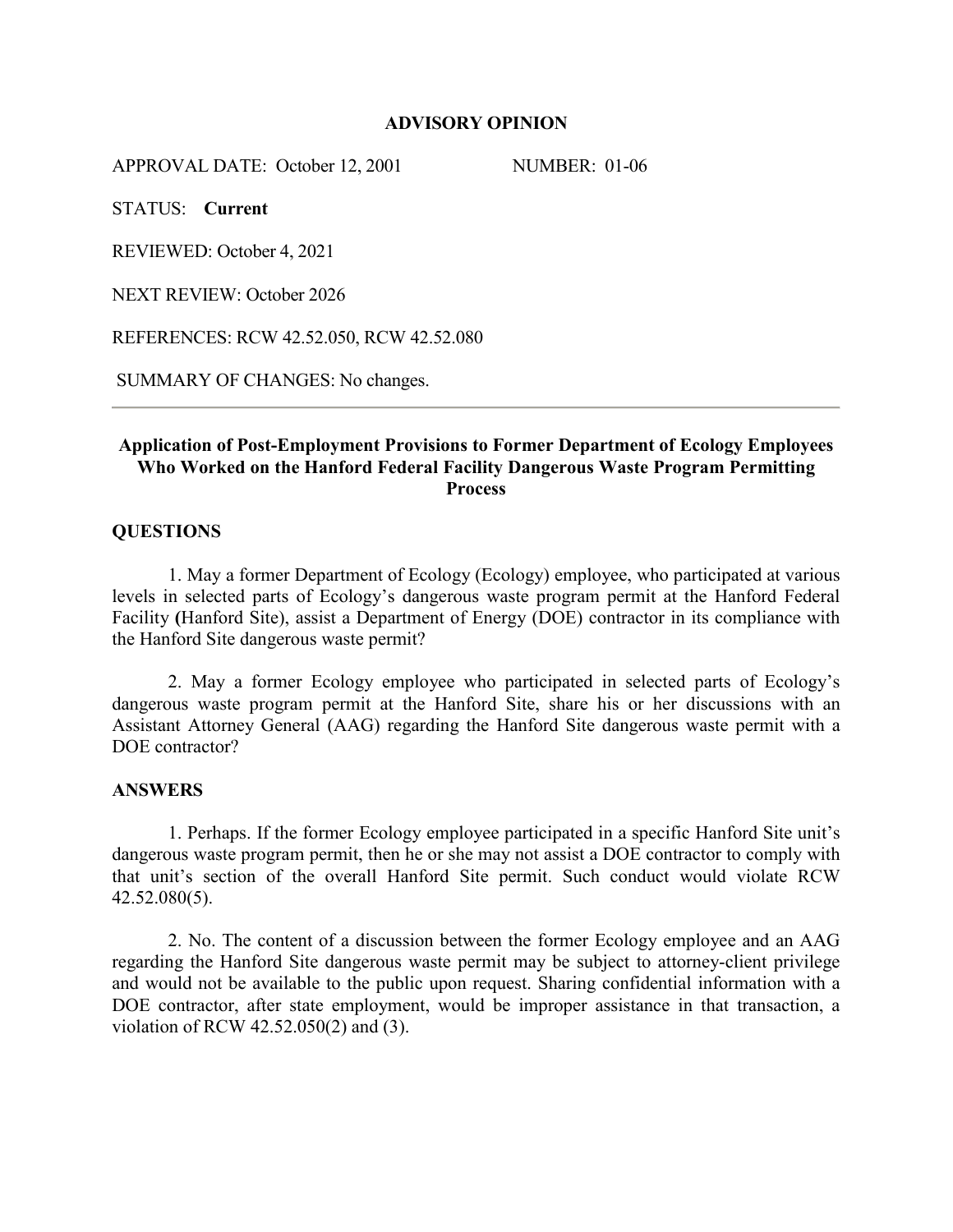### **ANALYSIS**

The following description of the Hanford Site and Ecology's Dangerous Waste Permit Program is based on documents provided by Ecology and an AAG who represents Ecology. The Board does not investigate the facts that form the basis of an advisory opinion. Please be aware that modification of the facts, or knowledge of more specific facts or circumstances, might cause the Board to reach a different conclusion.

The Hanford Site was acquired by the Federal Government in 1943 for the construction and operation of facilities to produce plutonium for World War II. The site encompasses approximately 560 square miles within the Columbia River Basin. Initially, the Hanford Site facilities were dedicated to the production of plutonium for national defense. Recently, the Hanford site programs have diversified to include research and development of advanced reactors and renewable energy sources. Currently DOE, who operates the Hanford Site, plans to phase out defense production, emphasize research and development, cleanup waste units resulting from past operations, and achieve compliance with Federal and State laws. (See Hanford Federal Facility Agreement and Consent Order Action Plan (Tri-Party Agreement Action Plan) page 1)

The Hanford Site has and will continue to provide for the Treatment, Storage, and Disposal (TSD) of hazardous and mixed wastes. Mixed wastes are those that contain both hazardous chemical waste and radioactive waste. In 1984, Congress amended the Resource Conservation and Recovery Act (RCRA), imposing, among other things, additional restrictions on hazardous waste storage and disposal. The analogous Washington Hazardous Waste Management Act (HWMA) imposes similar restrictions. (See Tri-Party Agreement Action Plan page 1)

A 1998 agreement between Ecology, DOE, and the Environmental Protection Agency (EPA) (Tri-Party Agreement) designates Ecology as a lead TSD permitting agency under the HWMA. Ecology enforces HWMA's dangerous waste TSD provisions in lieu of the federal mixed waste TSD provisions at many Hanford Site TSD units. (See Tri-Party Agreement Action Plan page 1)

The Tri-Party Agreement notes that the Hanford Site has been assigned a single identification number for use in Ecology's Dangerous Waste Program (HWMA/RCRA) permitting activity. Accordingly, the Hanford Site is considered a single RCRA facility, although there are numerous unrelated units spread over large geographic areas on the Site. For example, the Hanford Site includes over 50 separate TSD units/groups that range from complete TSD facilities like the Waste Receiving and Processing Facility (WRAP) to a single waste storage tank or waste burial site. (See Tri-Party Agreement Action Plan 6-2)

Since all the TSD units or groups cannot be permitted simultaneously, Ecology and EPA issued the initial permit for less than the entire facility. The initial permit will eventually grow to a single permit for the entire Hanford Site. Any units that are not included in the initial permit are normally incorporated through a permit modification. The process of permit modification is specified in WAC 173-303-830. A permit modification does not effect the term of the overall permit (a permit is generally issued for a term of 10 years). The initial permit was issued in 1994 and will be reissued in 2004. (See Tri-Party Agreement Action Plan 6-2)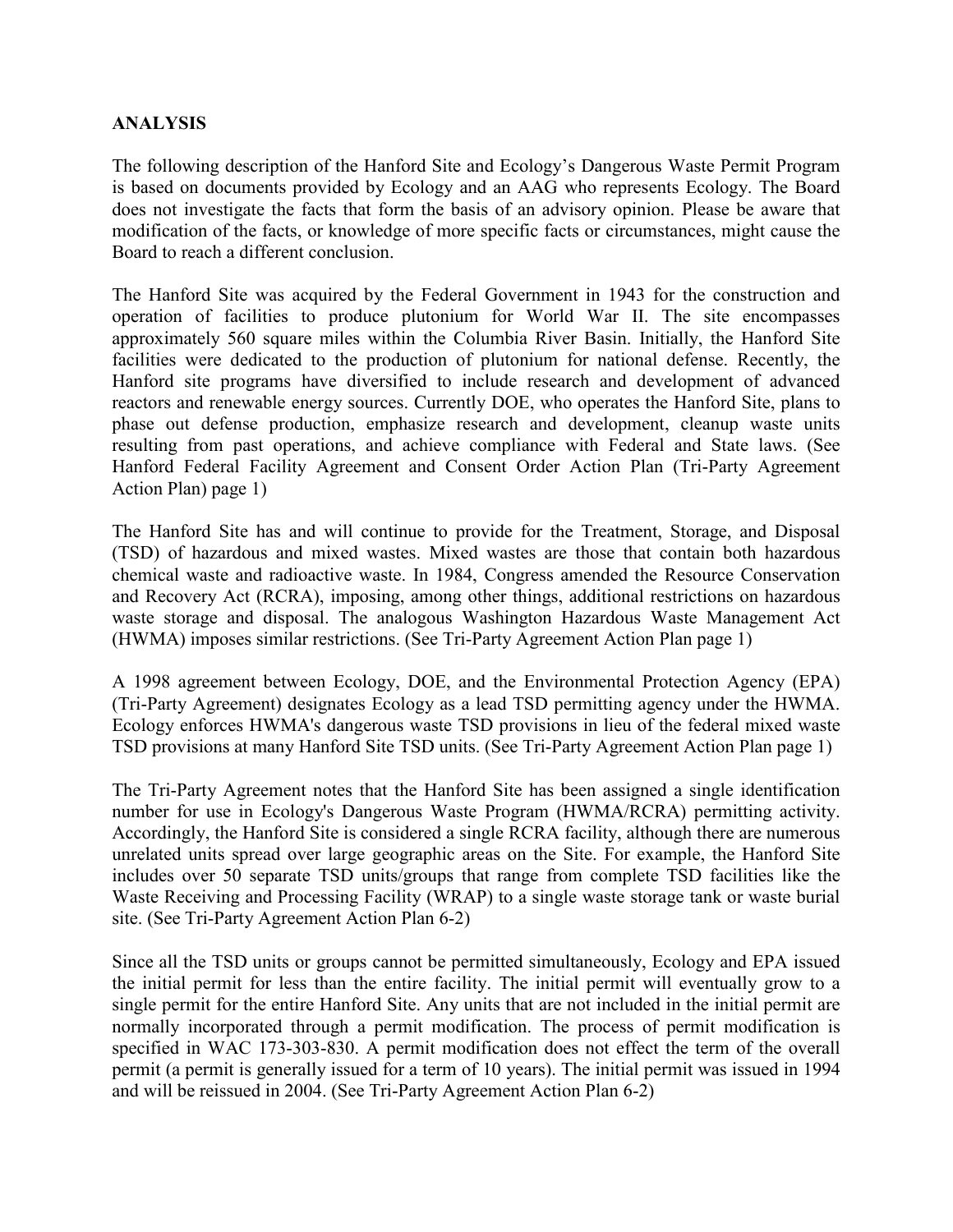Under the Tri-Party Agreement, Ecology shall be responsible for drafting permit conditions and permit modifications for all TSD units/groups. Ecology will ensure that the permit applications for existing, or past-practice, facilities, (Part B RCRA permit modifications) are complete and that the facility permit application is investigated and approved according to state and federal laws, including those related to HWMA. (See Tri-Party Agreement Action Plan 6-3)

A former Ecology employee served as the Unit Manager for two TSD units, authored the WRAP's Part B permit modification, and participated in a "peer review" process with other Ecology and EPA employees who drafted, reviewed, and investigated permit modifications at other TSD units/groups within the Hanford Site.

This opinion concerns a former Ecology employee, who participated in transactions involving several dangerous waste-processing facilities within the Hanford Site, assisting a federal contractor with regard to the same transactions. The opinion also concerns a former Ecology employee, who participated in privileged conversations regarding the Hanford Site dangerous waste permit, being asked to share that information with a current federal contractor at the Hanford Site.

# **1. Post-Employment Provisions - Transaction Involving the State**

The Ethics in Public Service Act prohibits a former state employee from assisting another person in a transaction involving the state in which the former state employee participated during state employment. RCW 42.52.080(5) provides, in relevant part:

> No state officer or state employee may at any time subsequent to his or her state employment assist another person, whether or not for compensation, in any transaction involving the state in which the former state officer or state employee at any time participated during state employment. …

In EEB Advisory Opinion 97-06, the Board found that an application for a water rights permit was a "transaction involving the state." In this opinion, the Board also found that the permit process was a "single transaction that begins with the application and ends when the permit is finally granted or denied."

As noted above, however, the Hanford Site HWMA/RCRA permit involves some 50 unrelated TSD units/groups that have, or will, apply for a modification to the overall RCRA permit. The RCRA permit modification application is based on unique circumstances related to each individual site or group.

In EEB Advisory Opinion 98-02, the Board found that Ecology's multi-step sediment cleanup process may be defined as two transactions involving the state. A former state employee whose participation was limited to site identification or site listing only, could assist persons during a subsequent investigation, cleanup decision and cleanup action without incurring a violation of RCW 42.52.080(5). However, if the former state employee participated in the investigation,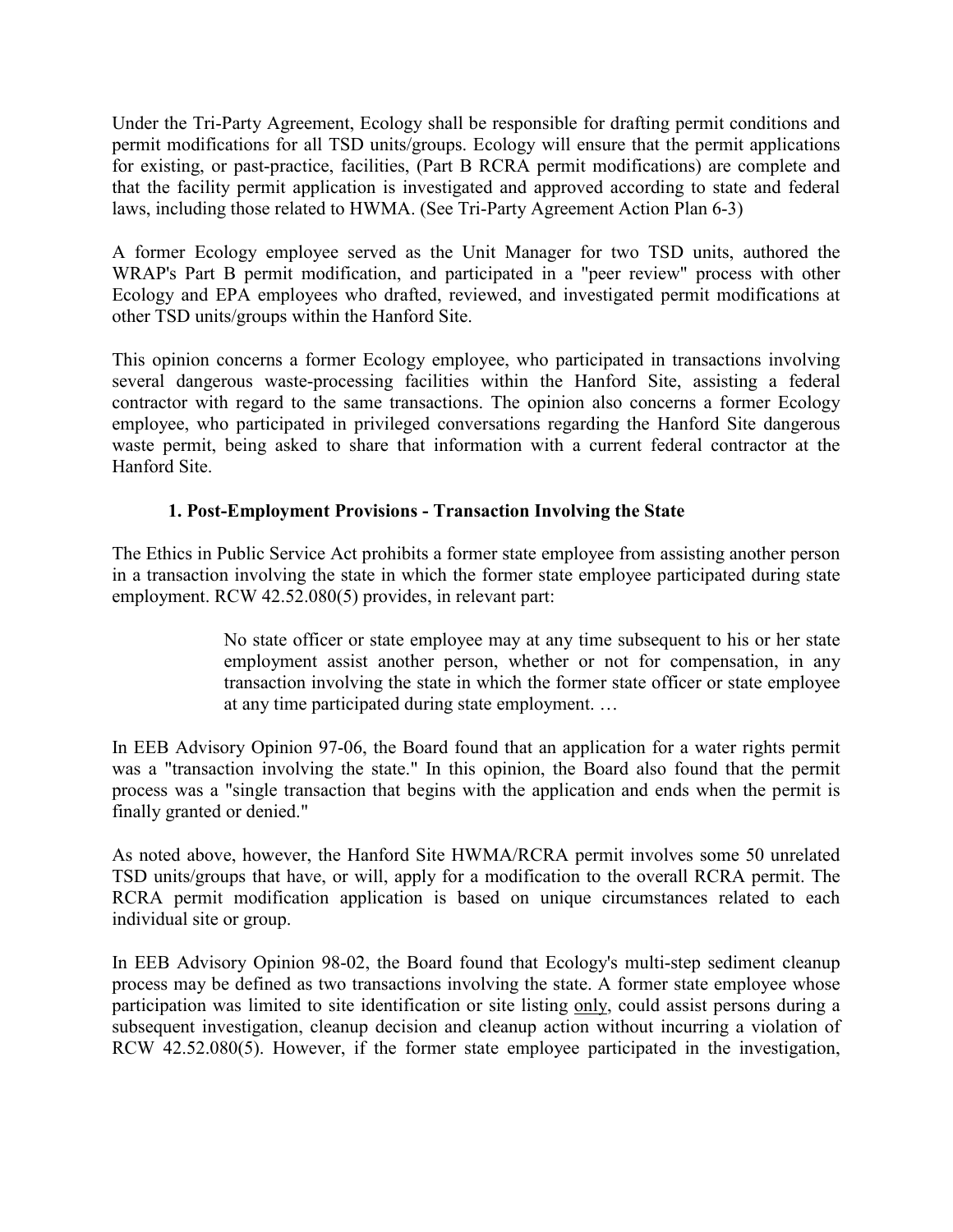cleanup decision, and cleanup action with regard to any site, the former employee may not assist other persons in these transactions after leaving state employment.

The Board, however, recognizes the unique and complicated nature of the Hanford Site. In EEB Advisory Opinion 98-02, the Board noted the dependent and inter-related nature of the sediment site investigation, the cleanup decision and the cleanup action. In the Hanford Site HWMA/RCRA permit process, however, permit modifications for each of the TSD units/groups are not necessarily interrelated given their separate geographic locations and different technological issues. In fact, each TSD unit/group permit application undergoes a separate permitting process, which includes investigation, review, and public hearings. Accordingly, the Board advises that each TSD site/group permit modification application under HWMA is a separate transaction with the state.

As noted above, the initial Hanford Site HWMA/RCRA permit was issued in 1994 and will be re-issued in 2004. The Board advises that for most individual TSD units/groups re-issuing the overall permit in 2004 will terminate the individual TSD unit/group transaction. However, to determine if a specific transaction was terminated, former Ecology officers and employees who have participated in a TSD unit/group permit that was completed in 2002 and 2003, should review the re-issued specific site permit process to determine if the specific site permit has gone through a substantive review process.

# **2. Post-Employment Provisions - Participating in a Transaction with the State**

As noted above, in addition to authoring the WRAP Part B permit modification the former Ecology employee participated in a "peer review" process regarding permit modifications for other TSD units/groups. These facts raise a question of first impression for the Board. Does participation in a "peer review" of another state employee's TSD unit/group permit modification constitute participation in the underling TSD unit/group's permit modification? In EEB Advisory Opinion 98-02, the Board advised that:

> The question of participation in a transaction involving the state is primarily factual. Under RCW 42.52.010(13) participation must be both personal and substantial. Personal and substantial participation is not limited to whether the state officer or state employee, or former state officer or state employee, is or was, the final decision maker with regard to a state action. Participation includes a broad spectrum of intermediary actions that may influence a final decision, including making recommendations, rendering advice, and conducting investigations.

…

Providing general or informational technical assistance that explains rules or procedures is not considered personal and substantial participation in a transaction involving the state. However, technical assistance that advises, recommends or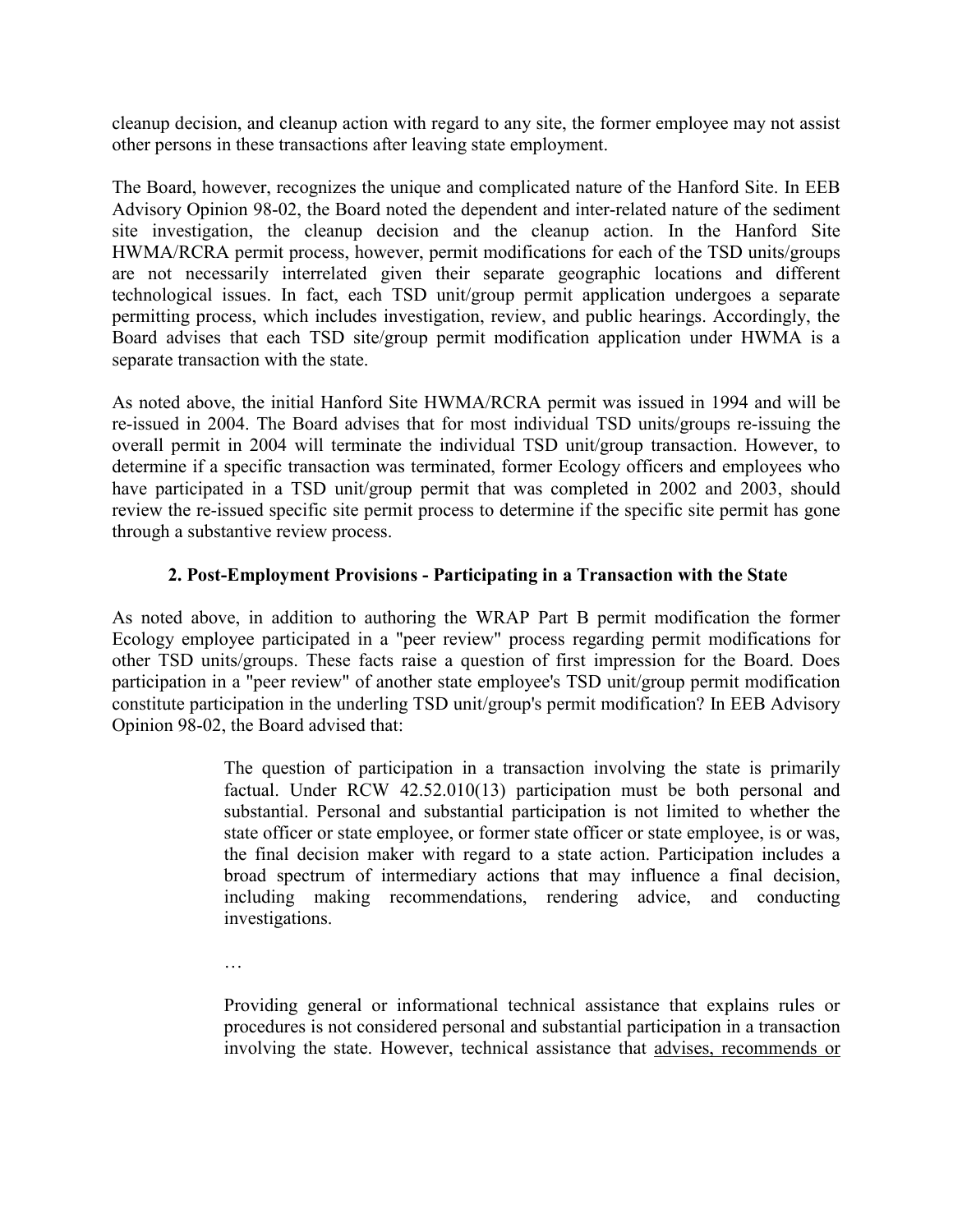directs a person to take a certain action would constitute personal and substantial involvement. (emphasis added)

Based on this analysis, the Board advises that when a "peer review" consists of a detailed review of a draft TSD unit/group permit modification, which results in rendering specific advice, recommendations, or directions to the author, then the reviewer participated in that transaction. If, however, the "peer review" consists of providing general and informational technical assistance to the TSD unit/group permit modification's author or a limited grammatical review of the draft permit modification, then the reviewer did not participate in that transaction.

# **3. Post-Employment Provisions - Confidential Information**

The Ethics in Public Service Act prohibits a state officer or employee from disclosing confidential information or accepting employment if it might reasonably require or induce the officer or employee to disclose confidential information. RCW 42.52.050 provides, in relevant part, that:

> (2) No state officer or state employee may make a disclosure of confidential information gained by reason of the officer's or employee's official position or otherwise use the information for his or her personal gain or benefit or the gain or benefit of another, unless the disclosure has been authorized by statute or by the terms of a contract involving (a) the state officer's or state employee's agency and (b) the person or persons who have authority to waive the confidentiality of the information.

> (3) No state officer or state employee may disclose confidential information to any person not entitled or authorized to receive the information.

In EEB Advisory Opinion 97-07, the Board advised that this provision applies to post-state employment and would prohibit a former officer or employee from disclosing confidential state information to his current employer. The confidentiality of attorney-client privileged communications is an issue of first impression to the Board. RCW 42.52.010(5) provides that:

> "Confidential Information" means (a) specific, information, rather than general knowledge, that is not available to the general public on request or (b) information made confidential by law.

The State Public Disclosure Law generally exempts attorney-client privileged communications and attorney work product from disclosure upon request. RCW 42.56.290 provides that:

> Records that are relevant to a controversy to which an agency is a party but which records would not be available to another party under the rules of pretrial discovery for causes pending in the superior courts are exempt from disclosure under this chapter.